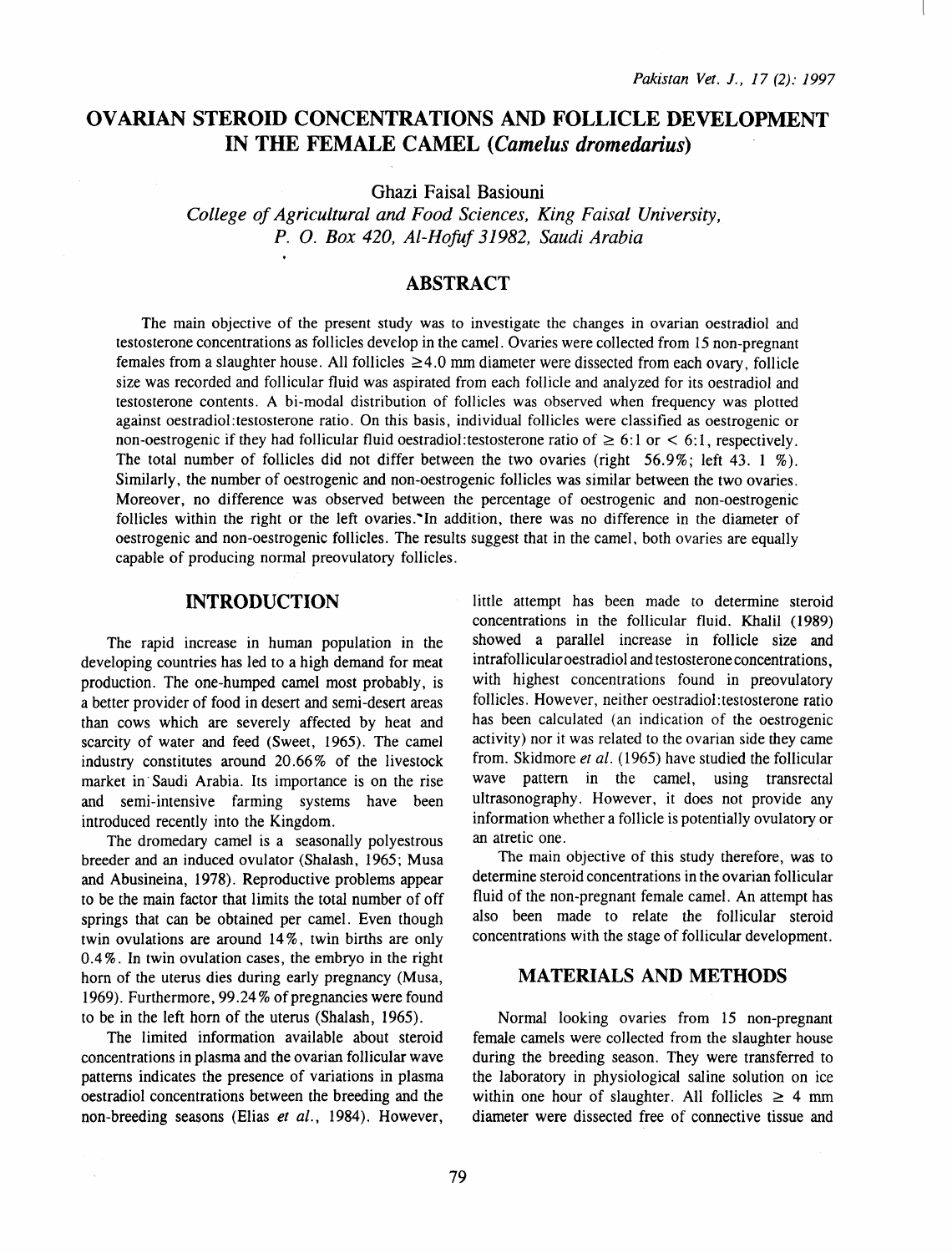their diameter recorded. The follicular fluid was then aspirated from each follicle and its volume recorded before being stored at -20°C for the determination of oestradiol and testosterone concentrations.

#### Radioimmunoassay

Oestradiol concentrations in the follicular fluid were determined without prior extraction by the method of Foxcroft *et al.* (1987). Serial dilutions of camel follicular fluid when assayed, showed parallelism with the oestradiol standard curve, indicating the technique was suitable for the determination of oestradiol concentrations in the camel follicular fluid. The intra and inter assay coefficients of variation were 5.7 and 7.3% respectively, while the sensitivity of the assay was 20 pg/ml.

The assay used for the measurement of testosterone in the follicular fluid was based on the method described by Purvis *et al.* (1974) but without prior extraction. The samples assayed at different volumes showed parallelism with standard curve. The intra and inter assay coefficients of variation were 4.5 and  $6.1\%$ respectively, while the sensitivity of the assay was 0.03 ng/ml.

#### Statistical analysis

Individual follicles were classified as oestrogenic or non-oestrogenic if they had follicular fluid oestrogen: testosterone ratio of  $\geq 6:1$  or  $\leq 6:1$ , respectively. Analysis of variance was used to compare follicle size between oestrogenic and non-oestrogenic follicles. Chi-square analysis was used to compare the differences in the total number of follicles or the percentage of oestrogenic and non-oestrogenic follicles between or within right and left ovaries.

### RESULTS

A bi-modal distribution of follicles was observed when their frequency was plotted against oestradiol:testosterone (E:T) ratio. This clearly showed two main groups of follicles, either oestrogenic  $(E:T \times^2 10)$ ratio  $\geq 6:1$ ) or non-oestrogenic (E:T ratio  $\leq 6:1$ , Fig. 1). The mean diameter of oestrogenic and nonoestrogenic follicles was 8.17  $\pm$  0.75 and 8.06  $\pm$  0.69 mm, respectively, the difference was non significant. The difference in the percentage of total number of follicles, irrespective of their physiological status, collected from the right  $(56.9\%)$  and the left  $(43.1\%)$ ovaries was non significant. Furthermore, no differences were found in the percentage of oestrogenic follicles collected from either side (right ovary, 54.1%) left ovary, 46.4% ), nor was there any difference in the

percentage of non-oestrogenic follicles between the right (45.9%) and the left (53.6%) ovaries. The total number of oestrogenic and non-oestrogenic follicles collected from each ovarian side was also not significantly different (right ovary, oestrogenic follicles, 54.1%, non-oestrogenic follicles, 45.9%; left ovary, oestrogenic follicles, 46.4%, non-oestrogenic follicles, 53.6%) (Table 1).

## DISCUSSION

The absence of any significant differences between the right and the left ovaries regarding either the total number of follicles or the number of oestrogenic or non-oestrogenic follicles as well as the lack of difference between the number of oestrogenic and nonoestrogenic follicles within each ovary (right or left) suggests that in the female camel both the ovaries are equally functional as far as the follicle development is concerned. Therefore, the presence of pregnancies only in the left horn (Shalash, 1965) may not be due to a differential follicle development between the right and the left ovaries. These findings are in line with those found in the Alpacas in which the ovarian activities were found to be equally distributed (Bravo and Sumar, 1989). However, in camels, it has been reported to alternate between the two ovaries (Musa and Abusineina, 1978; Bravo and Sumar 1989 ; EL- Wishy, 1992).



Fig. 1: Frequency distribution of follicles against oestradiol: testosterone ratio.